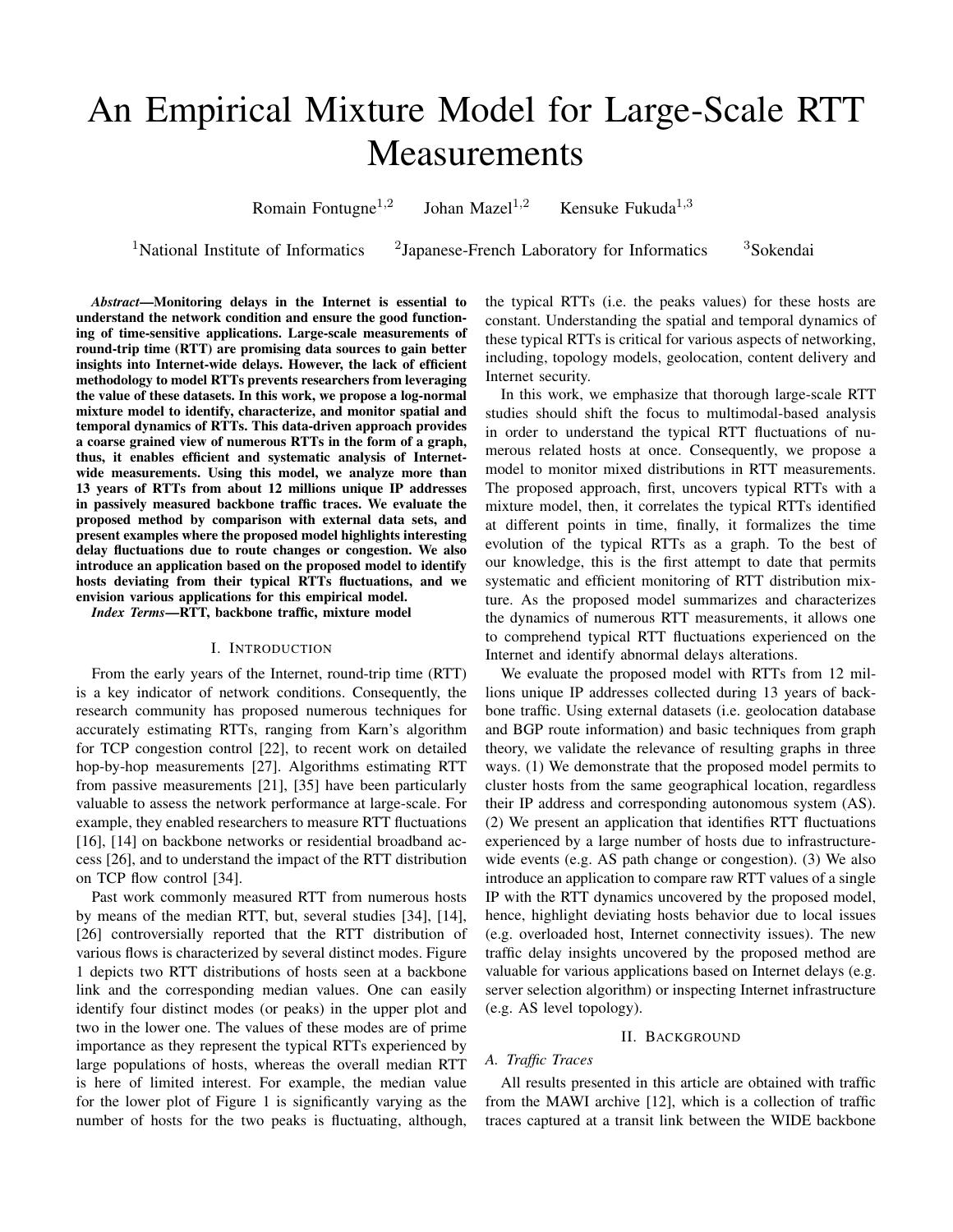network (AS 2500) and a commercial ISP. The traffic is daily measured between 14:00 and 14:15 JST since January 2001. In this work we analyze 4678 traces accounting for more than 13 years of Internet traffic (Jan. 2001 to Mar. 2014). All traces, with scrambled IP addresses and without packet payload, are freely available on the Internet. In this work, however, we had access to the original traces with unmodified addresses to validate the results of the proposed model.

# *B. Per-host RTT Estimation*

The estimation of the RTTs in the MAWI traces is done with a simple and fast technique based on Karn's algorithm [22]. Namely, we compute samples delay  $\delta = \theta_{ACK} - \theta_{SEO}$ where  $\theta_{SEQ}$  is the observation time of a TCP packet with a certain sequence number, and  $\theta_{ACK}$ , the observation time of its corresponding acknowledgment. Retransmitted packets are ignored as the corresponding acknowledgment might be duplicated thus bias the measure. Notice that  $\delta$  is computed from a pair of packets, and it represents the delay between the MAWI measurement point and the host that sent the acknowledgment. Therefore, a single TCP flow allows us to measure numerous  $\delta$  for two end-points. Then, the daily RTT of a host A is the median value of all  $\delta$  corresponding to A. Nonetheless, to compute robust estimations, and because of RTT significant variations [7], we keep only median values that are computed from at least 5  $\delta$  values. This operation is repeated for every traces to produce RTT time series for each host. Our dataset consists of RTT estimates from 12 millions unique IP addresses from January 2001 to the end of March 2014.

As we expect end-points within the WIDE network to have significantly lower RTTs than other hosts, we classify hosts into two categories using the routers MAC address. RTT of hosts that are behind the router on the WIDE network are refered as  $RTT_{IN}$  and other RTTs are refered as  $RTT_{OUT}$ .

#### *C. Observations*

Figure 1 illustrates the distribution of the  $RTT_{OUT}$  and  $RTT_{IN}$  for a typical MAWI trace (i.e. 2014/03/07). Both distributions are multimodal; for  $RTT_{OUT}$ , we observe four prominent RTT values ranging between 25 and 300 ms, while,  $RTT_{IN}$  features two main RTT values between 1 to 10 ms. These observations confirm the expected difference between the range of  $RTT_{IN}$  and  $RTT_{OUT}$ . Intuitively, prominent values in  $RTT_{OUT}$  discriminate hosts from distinct countries, whereas  $RTT_{IN}$  highlights different sets of hosts within Japan. Estimating the exact number of typical RTTs from histograms similar to the ones of Figure 1 is hazardous, because the number of local maxima dramatically varies with the resolution of the histogram (i.e. bin size) and the scale of the axes. The following section presents the proposed methodology to systematical uncover the typical RTTs and monitor their time evolution.

#### III. METHODOLOGY

As depicted in Figure 3 the input of the proposed methodology is a set of host RTTs time series, which are analyzed in



Fig. 1. Distribution of  $RTT_{IN}$  and  $RTT_{OUT}$  for MAWI traffic collected on the  $7^{th}$  of March 2014.



Fig. 2. Results of the log-normal mixture model for RTTs from MAWI traffic collected on the  $7<sup>th</sup>$  of March 2014.

three key steps:

- 1) uncover the daily RTT distributions using a mixture model,
- 2) link RTT distributions from similar sub-population of IPs across time,
- 3) formalize RTTs time evolution in a graph for further systematical analysis.

Thereby, the result of the proposed methodology is a graph that characterizes the RTT dynamics of hosts with similar Internet delay behavior.

## *A. Mixture Model*

The first step aims to detect the typical RTTs in a trace and estimate their distributions. This is a classical problem in statistics that is addressed by mixture models. For this research, the mixture model should be able to identify an unknown number of mixed component with a low computational cost in order to analyze a large number of RTT measurements. The Dirichlet process mixture model [9] is the natural candidate for this task as it is a generalization of finite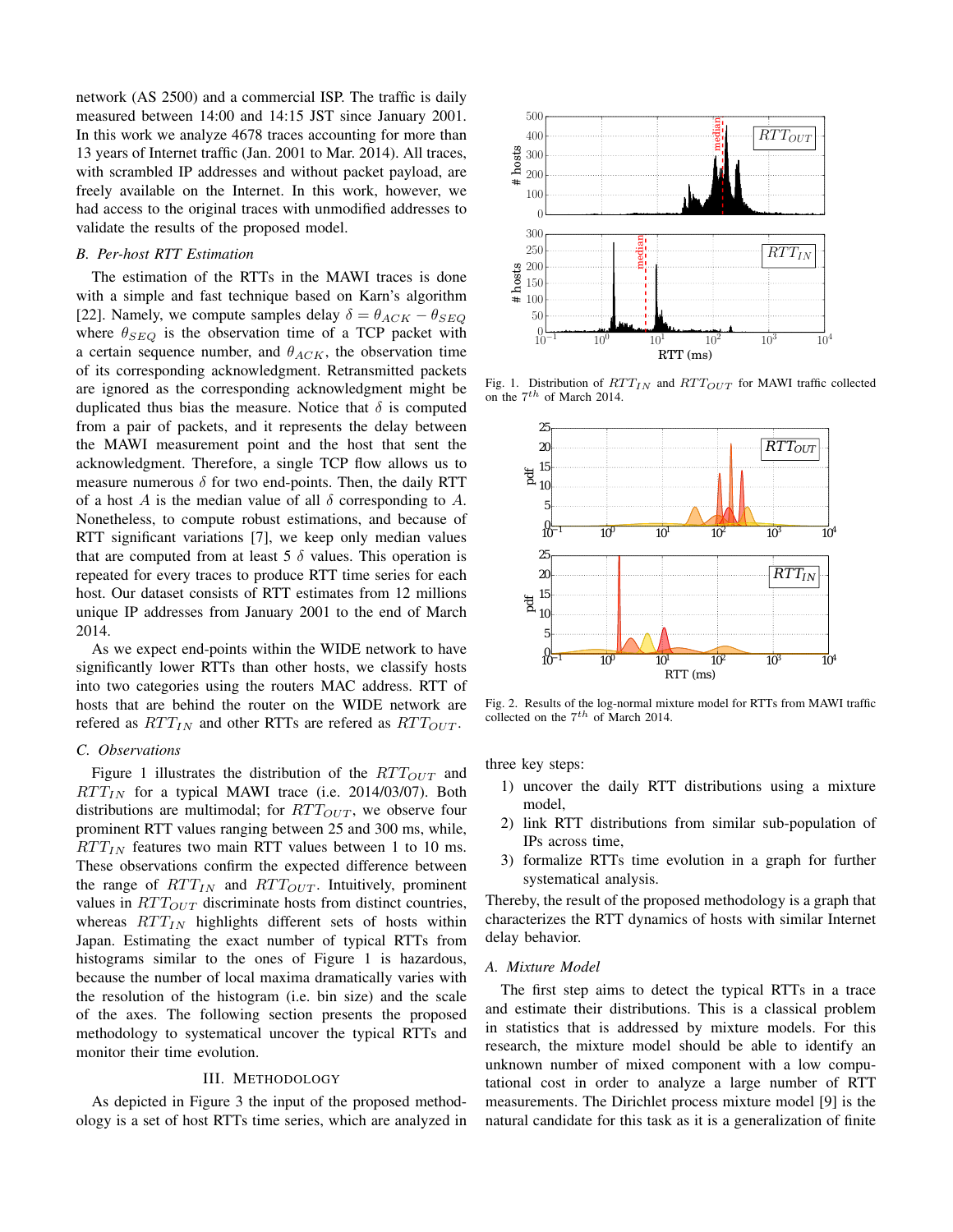

Fig. 3. Overview of the proposed method using two traces. Left: Typical RTT distributions are uncovered with a mixture model. Center: Uncovered distributions similarities are summarized in the transition matrix, T. Right: The distributions and their dynamics are formalized as a graph.

mixture models. We employ and recommend the recent variational inference algorithm for Dirichlet process mixture model [10] as it is significantly faster that the usual algorithm using Monte-Carlo Markov Chain [20]. The methodology proposed in this article, however, is not bound to a specific mixture model; we only assume that the mixture model uncovers an unknown number of typical RTTs for each trace and estimate the mean and variance  $(\mu, \sigma^2)$  of their distributions.

Our experiments revealed that log-normal distribution fits better our RTT measurements than the normal distribution. We confirmed this observation by computing the Bayesian Information Criterion (BIC) for both distributions and found a significant difference in favor of the log-normal distribution. Consequently, we feed the mixture model with the logarithm (base 10) of our RTT measurements and obtain the mean and variance of the RTT distributions in the log-space. The mean RTT of the identified distribution,  $(\mu, \sigma^2)$ , is hence equal to  $10<sup>\mu</sup>$ .

Figure 2 depicts an example of the mixture model results using the RTTs of Figure 1. Distributions with a small variance emphasize particular RTTs values that are prominent in the trace, whereas, distributions with very large variance give no information about typical RTTs. The mixture model is independently analyzing daily measurements, thus, we obtain for every days a variable numbers of RTT distributions. To track the time evolution of the typical RTTs the next step is to connect the distributions identified at two distinct days.

# *B. Temporal Tracking*

To find the relationships between two sets of distributions identified at different days, we implement a simple probabilistic model using the parameters uncovered by the mixture model and the IP addresses appeared in both sets. Namely, we derive the transition matrix  $T$  describing the similarities between the distributions in both sets.

Let  $P^d = (\mu_i, \sigma_i^2), i \in [1, m]$  be the parameters of the m distributions identified on day d, and  $P^{d'} = (\mu_j, \sigma_j^2), j \in$  $[1, n]$ , be those for the *n* distributions identified on day d'. Using the probability density function of each distribution,

$$
f(x; \mu, \sigma^2) = \frac{1}{\sigma\sqrt{2\pi}}e^{-\frac{1}{2}(\frac{x-\mu}{\sigma})^2}
$$

and the RTTs of the hosts monitored both days,  $X^d$  and  $X^{d'}$ , we compute the  $m$ -by- $n$  transition matrix

$$
T_{i,j} = \frac{f(X^d; P_i^d) \cdot f(X^{d'}; P_j^{d'})}{\sum_{k} \sum_{l} f(X^d; P_k^d) \cdot f(X^{d'}; P_l^{d'})}
$$

.

Consequently,  $T_{i,j}$  is the probability of the distributions i and  $j$  to stand for the same set of hosts.

## *C. Graph Construction*

A transition matrix relates distributions identified at two different days, therefore, a sequence of matrices allows us to connect numerous distributions standing for an extended period of time. To ease the manipulation of numerous transition matrices, we merge them in a weighted graph in which the vertices are the identified distributions, and edges are weighted with the probabilities from the transition matrix. We discard edges with null or low weight as they connect distributions that are unlikely related.

Given the distributions  $P = P^d, d \in [1, k]$  for k days and all corresponding transition matrices  $T^{d,d+\Delta}$ ,  $d \in [1, k-1]$ ,  $\Delta \in$  $[1, k - 1]$ . Then, the graph  $G = (V, E)$  consists of the set of vertices  $V = P$ , and the set of edges E connecting vertices that have a transition probability higher than the uniform distribution,  $\forall e \in E, e = (P_i^d, P_j^{d'})$  where  $i \in [1, m]$ ,  $j \in [1, n]$  and  $T_{i,j}^{d,d'} > 1/mn$ . Thereby, the proposed model avoids erroneous distributions uncovered by the mixture model (i.e. distributions standing for no typical RTT values), such as the distributions with very large variance of the upper plot of Figure 2.

In summary, the graph  $G$  is a network of RTTs distributions that are connected with weighted edges proportional to the hosts they represent. Consequently, a cluster of strongly connected nodes in G represents a set of RTT distributions of correlated IP addresses, and the parameters of the distributions along this path allows one to accurately quantify the RTT time evolution for these IP addresses.

# IV. EVALUATION

We now present several examples of graph constructed with the proposed model and simple techniques to manipulate them. This evaluation is conducted with the 13 years of traffic presented in Section II. First, we present broad observations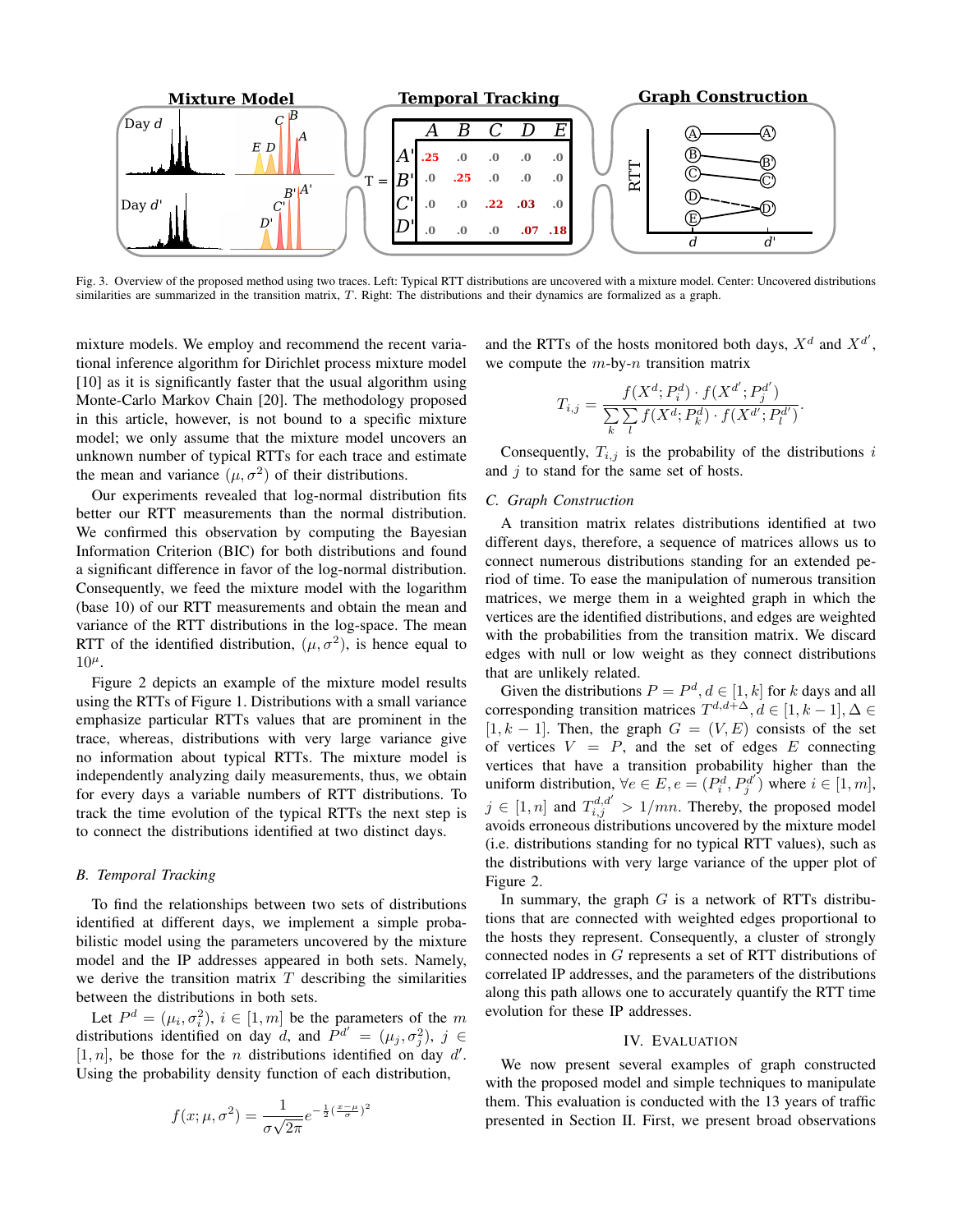

components per day.

(a) CDF of the number of identified (b) CDF of  $10^{\mu}$ , the modeled RTT of the identified components (milliseconds).

Fig. 4. Results of the mixture model using all MAWI traces from January 2001 to the end of March 2014.

using the whole dataset. Second, we verify the ability of the model to cluster hosts with similar RTTs by looking at the geographical locations of hosts in sets of strongly connected nodes. Then, we introduce a simple application monitoring the dynamics of the typical RTTs uncovered by the model, and study their relationships with BGP route changes, traffic throughput and network congestion. Finally, we present another application of the proposed model to identify hosts that deviates from their typical RTT fluctuations.

# *A. Longitudinal study*

The number of RTT distributions that are identified for each trace obviously depends on the underlying mixture model (Section III-A) and corresponding parameter values. Using the variational inference algorithm for Dirichlet process mixture model [10], and prior weights equal to 0.1, we obtained a total of 13.5 components per day for both  $RTT_{OUT}$  and  $RTT_{IN}$ . Figure 4a depicts the cumulative distribution of the number of identified components per day for  $RTT_{OUT}$  and  $RTT_{IN}$ . We observe that the number of components for  $RTT_{OUT}$ is usually larger than the one for  $RTT_{IN}$ , meaning that more characteristic RTTs are observed for the hosts that are outside the WIDE network. This is mainly because  $RTT_{OUT}$ represents a larger and broader population of hosts that are situated in various networks and geographical locations. The distribution of  $10^{\mu}$ , the mean RTT of each component (Fig. 4b), shows that 60% of the components identified in  $RTT_{IN}$ feature a mean RTT below 15 ms, whereas for  $RTT_{OUT}$  only 10% of the components are below 15 ms. In fact, 50% of the  $RTT_{OUT}$  components have a mean RTT between 100 and 400 ms. Because of the propagation delay, we expect most of the hosts represented by  $RTT_{OUT}$  to be located overseas and the majority of  $RTT_{IN}$  hosts to be in Japan.

# *B. Geolocation*

Figure 5 illustrates the graph obtained with the  $RTT_{OUT}$ of the last 10 days of our dataset. For clarity, only edges for consecutive days are shown (i.e.  $\Delta = 1$ ). As explained in Section III-C, strongly connected nodes represent several RTT distributions for similar hosts. Using the Louvain community mining algorithm [11], we found 6 clusters of strongly connected nodes denoted  $C_0, ..., C_5$  in Figure 5. The relevance



Fig. 5. Graph generated with  $RTT_{OUT}$  from 2014/03/21 to 2014/03/31. Only edges connecting consecutive days are displayed. Plain edges mean  $T_{i,j}^{d,d'} \geq$ 0.075, dashed edges are  $0.075 > T_{i,j}^{d,d'} \ge 0.025$ , and dotted edges are  $0.025 > T_{i,j}^{d,d'}$ .

|                | JP  | KR  | US  | CA    | EU  | <b>CN</b> | RTT                 |
|----------------|-----|-----|-----|-------|-----|-----------|---------------------|
| C0             | 98% |     |     |       |     |           | $19$ ms             |
| C1             |     | 97% |     |       |     |           | 44 ms               |
| C <sub>2</sub> |     |     | 91% |       |     |           | $108$ ms            |
| C3             |     |     | 73% |       |     | 11%       | 149 ms              |
| C <sub>4</sub> |     |     | 87% | $4\%$ |     |           | $\overline{175}$ ms |
| C <sub>5</sub> |     |     | 8%  |       | 73% | 3%        | 289 ms              |
|                |     |     |     |       |     |           |                     |

HOSTS GEOLOCATION BREAKDOWN FOR THE CLUSTERS OF NODES IDENTIFIED IN FIGURE 5.

of these clusters is evaluated using Maxmind's geolocation database, GeoIP City [6]. For each cluster we retrieve a set of representative IP addresses, that is, all IP addresses that appear at least three times in the traces, and verify the corresponding country code with the geolocation database. Table I enumerates each cluster with the corresponding country codes that accounts for more than 3%, and the mean modeled RTT (denoted  $\overline{RTT}$ ) that is the average  $10^{\mu}$  value for all nodes in the cluster weighted by the number of IP addresses they represent. For presentation purposes all European countries are grouped together under the *EU* country code.

The two clusters with a  $\overline{RTT}$  under 50 ms,  $C0$  and  $C1$ , stand exclusively for end-points respectively in Japan and Korea. A few IP addresses in C0 or C1 are classified as *US* or *EU* by the geolocation database, however, the RTTs of these IP addresses evoke that they are actually located near the MAWI measurement point in Japan. Further inspections revealed that these IP addresses are assigned to U.S. or European ASes but provide services in Japan. This observation emphasizes the benefits of the proposed empirical approach as opposed to an AS-based approach.

The three clusters C2, C3 and C4 are primarily composed of IP addresses located in U.S. but feature different RTTs. With  $\overline{RTT}$  equals to 108 ms,  $C2$  stands mainly for hosts located on the West Coast of the U.S., whereas, C4 stands principally for the East Coast ( $\overline{RTT} = 175$  ms). C3 is fluctuating between C2 and C4, it captures various American IP addresses and several Chinese addresses.

C5 is the cluster with highest delays,  $\overline{RTT} = 289$  ms, it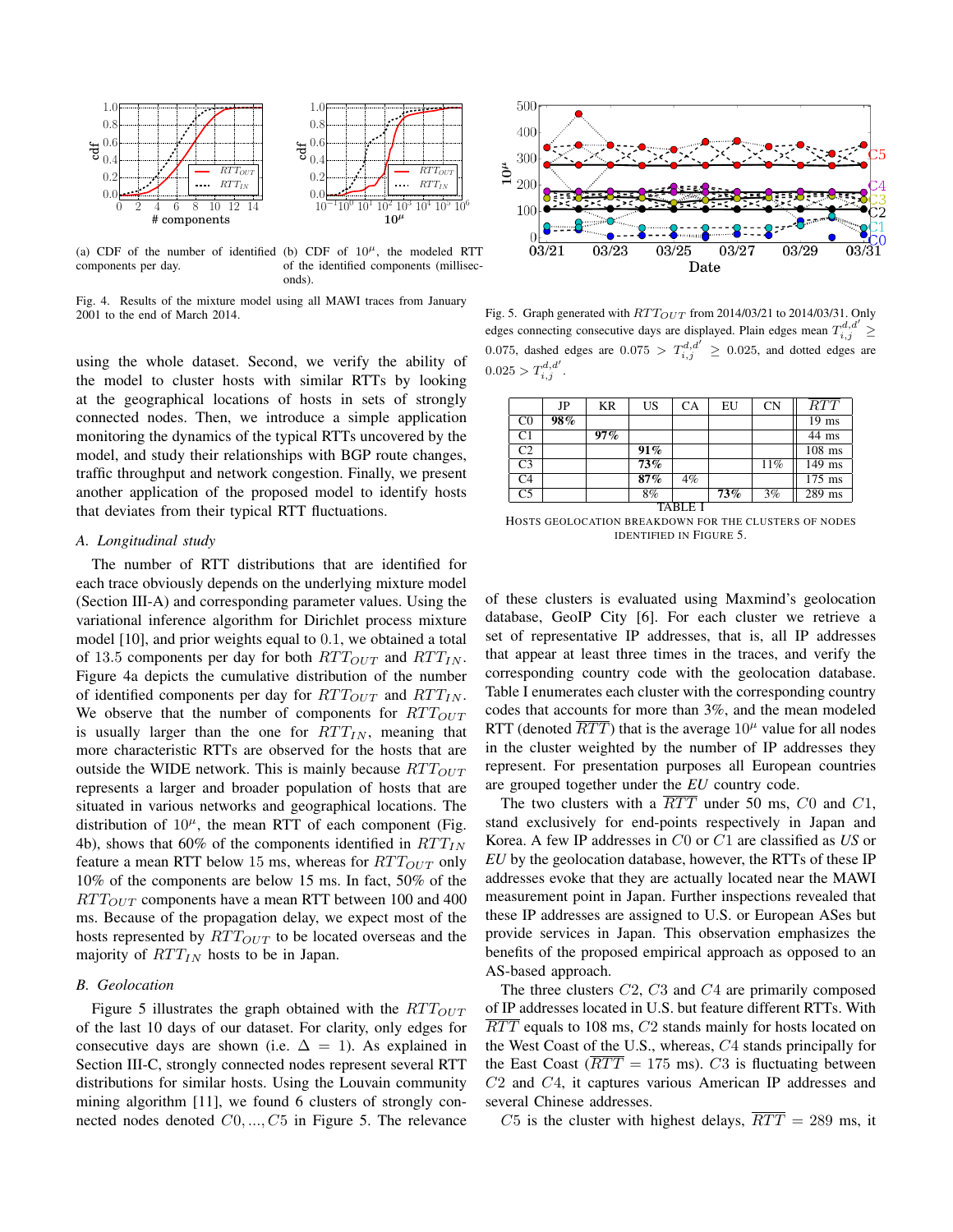

Fig. 7. Graph generated with traffic captured during the week of the Tohoku earthquake (2011/03/07-2011/03/14).

stands mainly for European hosts. Figure 5 shows, however, that the cluster is composed of two typical RTT distributions, one below and one above 300 ms. This bimodal distribution can be systematically identified with the proposed model and a min-cut algorithm, thus, it could be decomposed into smaller clusters to provide more detailed analysis.

We have also inspected the results obtained with  $RTT_{IN}$ and the same 10 days, the Louvain algorithm again identified 6 clusters but all are classified entirely in Japan by the geolocation database. Yet the model highlights 5 characteristic clusters with  $\overline{RTT}$  ranging from 0.5 to 13 ms and an outlier cluster with  $\overline{RTT}$  equals to 123 ms. From  $\overline{RTT}$ , we infer the location of the corresponding hosts; clusters with  $\overline{RTT}$  < 1 ms are located in the same building as the MAWI measurement point,  $1 \leq \overline{RTT} < 10$  ms in the same urban area as MAWI measurement point, and  $RTT > 10$  ms represents hosts located in other Japanese cities.

Analysis of  $RTT_{IN}$  through the whole dataset highlights clusters whose  $\overline{RTT}$  is around 500 ms, these clusters represent Indonesian hosts that were connected to the WIDE network using a satellite link (see Figure 4b,  $10^{\mu} = 10^{2.7}$ ). Therefore, we emphasize the benefits of the proposed model as this type of cluster is easily identifiable in our experiments, but, biases simple median-based analysis.

# *C. Graph Dynamics*

Since RTT changes on the Internet are of prime importance, we have implemented an application based on the proposed model to identify significant RTT variations in MAWI. Namely, we compute a daily score for each cluster, called the  $\overline{RTT}$  *fluctuation*, which is the difference between the  $\overline{RTT}$ of two consecutive days normalized by the standard deviation of  $\overline{RTT}$  from the entire cluster. Consequently, stable RTTs exhibit  $\overline{RTT}$  fluctuations close to zero, whereas, significant RTT variations of a cluster are represented by higher values.

Understanding the root causes of these RTT changes is a difficult task because it can be the results of disturbances that appear on distance network where no measurements are available. Since previous studies [33] have reported that BGP routing changes usually affect the RTT values of Internet hosts,



Fig. 8. Comparison of the ratio of IP addresses affected by a BGP route change with the absolute values of the typical RTT fluctuations captured by the proposed model.

RTT fluctuations of each cluster identified with the proposed model.

we investigate the relationships between BGP updates and the 0.0 0.1 0.2 0.3 0.4 0.5 We retrieved the BGP Route Information Base (RIB) of the WIDE network from the RouteViews Project [5] in order to seek for every BGP route changes that happened between two consecutive MAWI traces. Using the IP prefix specified by the BGP updates, we can accurately count the number of IPs in our dataset that are affected by BGP route changes. Consequently, for each cluster we compute its daily  $\overline{RTT}$  fluctuations and compute the ratio of IP addresses in this cluster that are affected by a BGP route change. Figure 8 depicts for each day and each cluster the absolute  $\overline{RTT}$  fluctuation and ratio of IP affected by a BGP update for all RTT measures from the  $1^{st}$  of the January to the  $31^{st}$  of March 2014. Thereby we found that 66% of the BGP updates that affects at least 15% of the cluster IPs exhibit an absolute  $\overline{RTT}$  fluctuation higher than 0.15. These results are similar to the ones reported in [33], namely, 72% of the BGP route changes affect Internet hosts RTTs. However, Figure 8 also highlights that a large fraction of the RTT fluctuations captured by the proposed method are not due to BGP updates.

As discussed in [33], intra-AS route changes (e.g. OSPF route changes) are also a potential source of RTT alterations. Quantifying the impact of these route changes, however, is impractical as it would require access to internal routing information of numerous ASes. Nonetheless, manual inspection of RTT measurements with the proposed model allows us to discover evidences of these intra-AS route changes.

For example, the  $\overline{RTT}$  fluctuations for the (red) cluster around 10 ms of Figure 6 are usually close to zero, nonetheless, two abnormally high values drawn our attention to January and March 2010. Indeed  $\overline{RTT}$  for this cluster is especially constant over time, but, on the the  $27<sup>th</sup>$  of January it dropped by 1.5 ms and stayed stable until the  $25<sup>th</sup>$  of March where it came back to its original value. This behavior has been identified for different clusters throughout the whole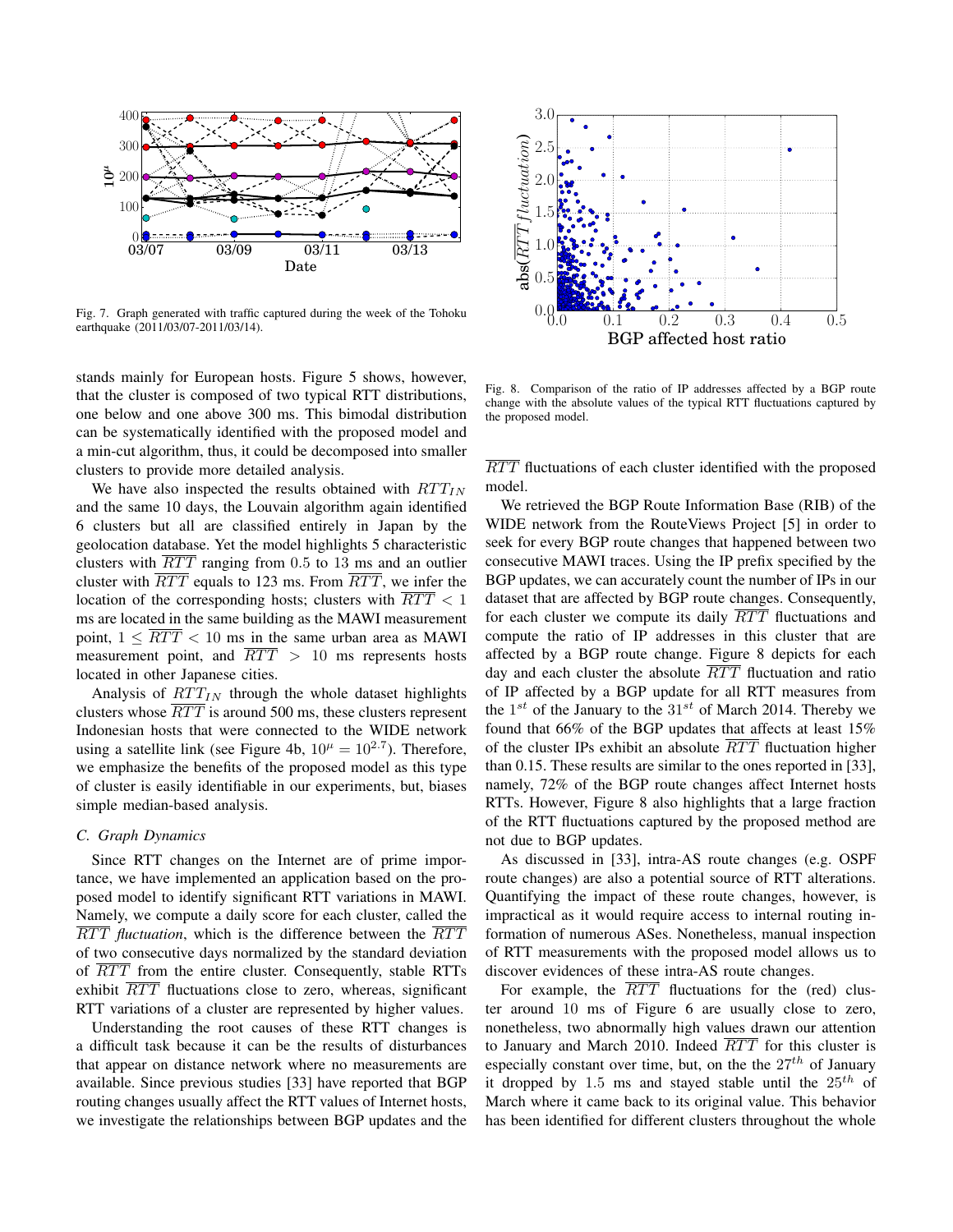

Fig. 6. Typical RTTs,  $10^{\mu}$ , identified in MAWI traces from 2010/01/01 to 2010/04/30 ( $RTT_{IN}$ ). Example of  $\overline{RTT}$  fluctuations due to a route change (see the red cluster around 10ms). The y-axis is in milliseconds.



Fig. 9. Comparison of MAWI throughput with the absolute values of the typical RTT fluctuations captured by the proposed model.

dataset, and is very similar to the ones observed during route changes [33]. Finding these route changes without intra-AS routing information is particularly difficult [33], nonetheless, the proposed method enables new alternatives to tackle this task using IP traffic.

Another obvious source of RTT alterations on the Internet is network congestion. Indeed, RTTs are directly impacted by the routers queuing delay or packet drop. Since systematically evaluating the impact of congestion with router load measurements from numerous ASes is impractical, we propose an indirect study based on the relationships between the average throughput of the MAWI traces and the clusters daily  $\overline{RTT}$ fluctuations. Intuitively, voluminous MAWI traces (i.e. high bit-rate) have been captured when congestion happened near the MAWI measurement point or elsewhere. Figure 9 depicts the relationships between the average throughput of the MAWI traces and the clusters daily  $\overline{RTT}$  fluctuations for all RTT measurements collected from January to March 2014. Overall, significantly higher  $\overline{RTT}$  fluctuations are observed when the average throughput is higher than 500 Mbps, meaning that the proposed model effectively captures the RTT increases due to bottleneck in the network.

Manually inspecting abnormal  $\overline{RTT}$  fluctuations draws our attention to a different case of network congestion which was observed after the Tohoku earthquake and tsunami disaster from the  $11^{th}$  of March, 2011. Three clusters representing hosts in the U.S. and Europe (similar to C2, C3, C4, and  $C5$  in Figure 5 and Table I) synchronously exhibit an  $\overline{RTT}$ increase on the  $12^{th}$  of March which is the first MAWI trace following the disaster. Apart from edge networks located at the northern east part of Japan, the Internet infrastructure has been impressively resilient to the earthquake and tsunami. Related studies [13], [17] highlighted that the redundant and overprovisioned backbone network policy in Japan could limit the disaster impact on the total traffic, and the impact on BGP was insignificant. Using the WIDE BGP route information from RouteViews [5], we found that in our dataset between the  $11^{th}$  and the  $12^{th}$  of March no Japanese IP is affected by route changes and less than 4% of the hosts in the U.S. experienced a BGP update. Nevertheless, since the proposed model identified an RTT increase close to 20 ms for all hosts outside Japan, but, no change for Japanese hosts, we infer that the cause of this increase comes from congested routers, or an intradomain route change, of the transit network to the U.S.

## *D. Anomalous Host Detection*

The proposed model identifies Internet hosts with similar RTTs and captures their average RTT fluctuations. The causes of these global fluctuations are mainly due to events happening at the Internet core infrastructure, thus, simultaneously affecting numerous Internet hosts. Characterizing the typical behavior of sets of hosts also permits to identify Internet hosts that deviate from their usual behavior. For example, confronting the RTT values of an IP address with the proposed model allows us to verify if the RTT fluctuations of this address are consistent with the fluctuations of the thousands IP addresses monitored to build the model. In our experiments we verify if the behavior of a monitored IP address is consistent with the behavior of the cluster it belong to with the following *consistency check*.

*1) Consistency Check:* We verify if a certain host is consistent with a cluster of nodes (identified with the Louvain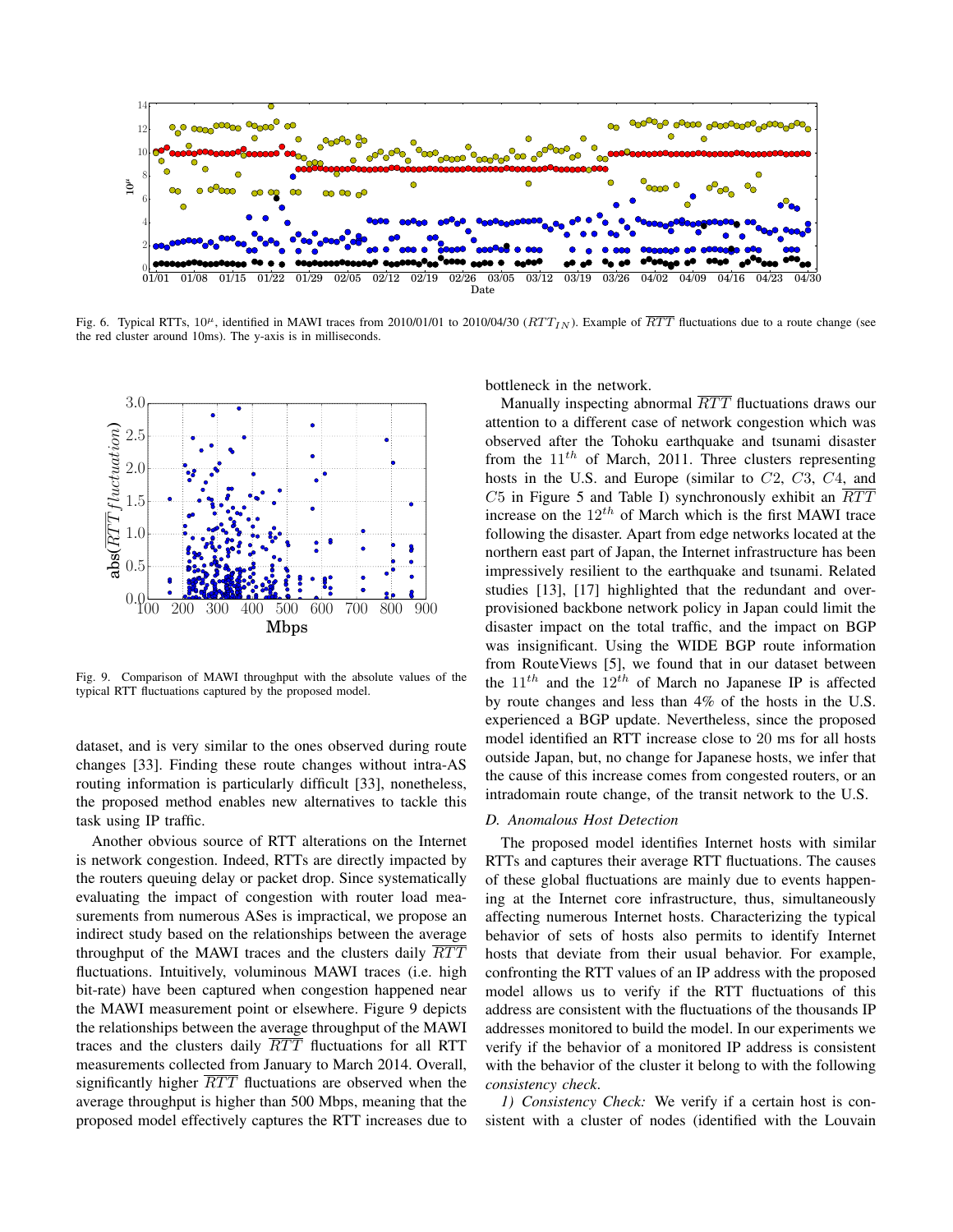

Fig. 10. Four examples of consistency checks performed with the proposed model.

algorithm) by matching the host RTT values with the RTT distribution represented by each node. Let  $P^{d,C} = (\mu_i, \sigma_i^2)$ ,  $i \in [1, m]$  be the parameters of the m distributions of the clusters C, on day d, and  $X^d$  the RTT value for the given host on the same day. Using the probability density function of the distributions, the consistency score,  $\mathcal{C}^d$ , is defined as the maximum probability to match one of the cluster distributions:

$$
\mathcal{C}^d = \frac{\max_i(f(X^d; P_i^{d,C}))}{\sum_j f(X^d; P_j^{d,A})}
$$

where  $P^{d,A} = (\mu_j, \sigma_j^2), j \in [1, n]$  (with  $m \leq n$ ) are all the distributions of all clusters on day  $d$ . Therefore, consistency scores close to 1 represent RTT values in accordance with the cluster behavior while low consistency scores highlight contradictory RTT values.

In order to systematically identify deviation of hosts from their cluster behavior, we report as anomalous any consistency score  $C^d$  where  $C^d$  < mean( $C$ ) – 3 std( $C$ ).

*2) Examples:* To illustrate the benefits of the consistency check, Figure 10 depicts the RTT values of four hosts along with their consistency score. For example, Figure 10a shows the RTT measures for a TLD DNS server in February and March 2014. This host features particularly stable RTTs thus its consistency is also stable over time. However, on the  $25<sup>th</sup>$  of February, a sudden RTT increase led to a drop of the consistency score which is flagged as anomalous. Further inspections revealed that the AS path for this DNS server changed on the same day, and the only other IP affected by the BGP update is also flagged as anomalous on that day. Figure 10b shows another example of anomalous consistency score, but this time for an host from an Amazon network. As there is no BGP update happening on that day for this prefix, and this is the only anomalous IP we found on this network, the low consistency score in this case highlights local issues that affect only this host (e.g. overloaded node, Internet connectivity issues, denial-of-service). These two examples illustrate the efficiency of our consistency check to asses the normal behavior of a host and identify suspicious behaviors. Nonetheless, both cases could be easily identified by analyzing only the RTT raw values as both RTT peaks are rather obvious.

We now present two examples where the proposed model and consistency check surpass a simple raw-RTT-based analysis. The first example comes from data collected during the Tohoku earthquake in March 2011. Figure 10c depicts the typical RTT time evolution observed during the earthquake and the corresponding consistency score. Despite the significant RTT increase measured right after the earthquake, no anomaly is reported by the proposed consistency check. As explained in the previous section, this RTT increase is common to all hosts outside of Japan. Since the model captured this as the typical behavior, and this host behaves accordingly, our consistency check flags no anomaly. Therefore, looking at both the dynamics of the clusters (see Section IV-C) and the consistency of this host, allows us to infer that the earthquake significantly affected numerous hosts RTT but the host of Figure 10c is not behaving differently. In this case, analyzing only the raw-RTT-values is particularly difficult, either this RTT increase would be reported as anomalous, or one would conduct a computationally expensive comparison between these values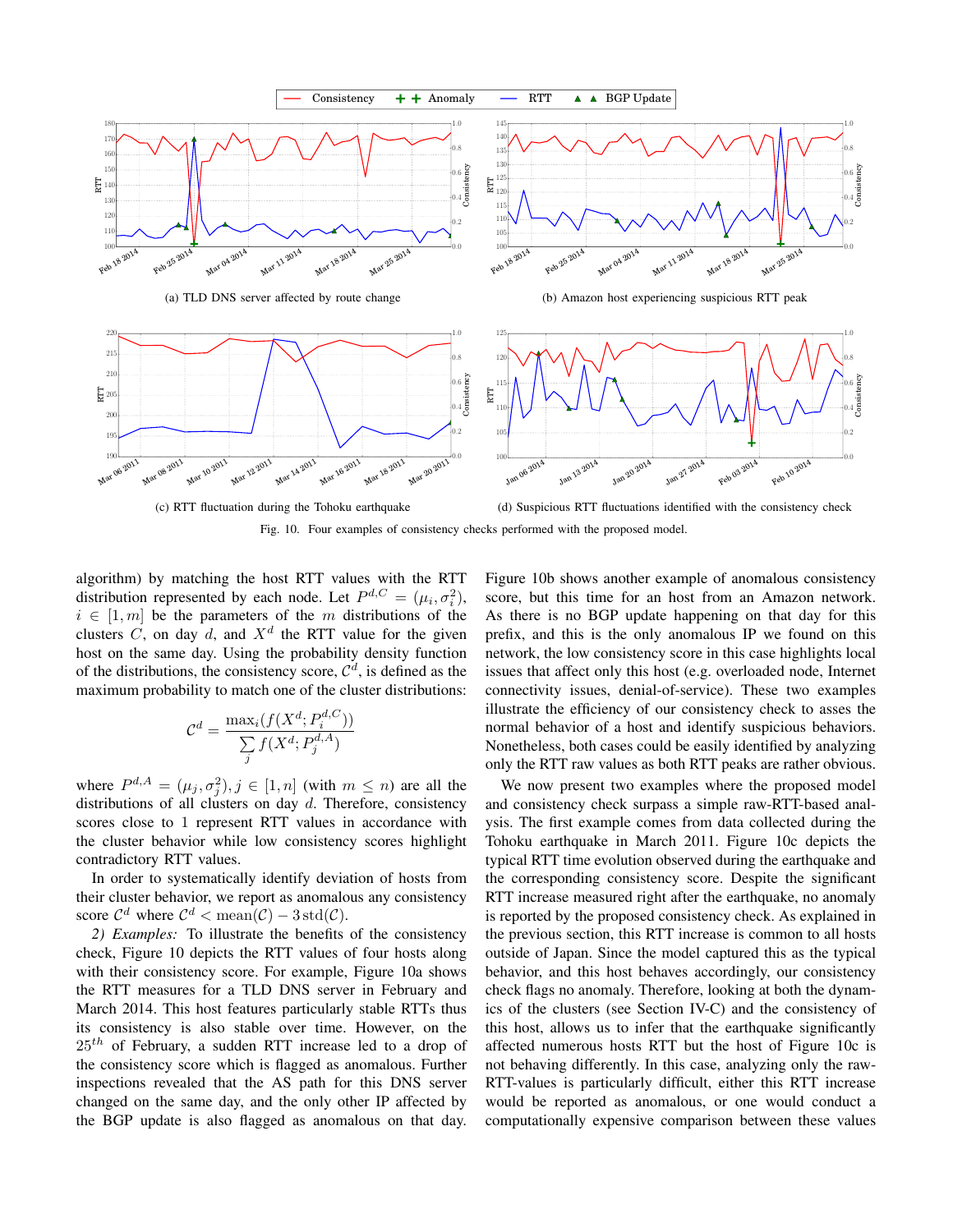and the millions other RTT values from other hosts to find this global trend in the dataset. Thereby, the proposed model is an efficient way to carry out numerous comparisons with any given RTT values at lower computational cost.

The last example is the RTT values of an host in the U.S. where the third highest RTT value has been solely reported as anomalous. As shown in Figure 10d the highest RTT value for this host is caused by a BGP update. This path update has affected numerous hosts, hence, this is captured by the model as a typical behavior and is not reported as anomalous. However, the RTT increase of the  $2^{nd}$  of February is reported as anomalous because most of the other hosts behave differently on that day. Without the proposed model, the analysis of this complex situation would be laborious and a potential source of false positive alarms.

# V. RELATED WORK

Internet delays and RTTs have received a lot of attention from the networking research community. Various RTT estimation algorithms have been proposed to accurately measure RTTs, including, end-hosts measurements techniques [22], RTT estimation from network link passive measurements [21], [35], and hop-by-hop estimations using IP timestamp option [27] or ICMP timestamp [8].

Researchers have also carried out numerous efforts to collect Internet delay measurements; For example, the CAIDA's Skitter and Archipelago (Ark) projects [4], [2], the AMP project [1], or PingER [3]. These projects rely mainly on large probe deployments to collect delay measurements from diverse geographical locations.

These various RTT measurement techniques have enabled the design of diverse applications. For example various applications identify the geolocation of an IP address using RTT measurements [15], [23], [18], [25]. In cyber security, metrics measuring the impact of DoS attacks are usually taking into account RTT values [24] or similar delay measurements [28].

Similar to the evaluation conducted in our work, several works inspect the relationships between route changes and RTT fluctuations. These works usually rely on RTT active measurements and compare RTT variations with intra and inter domain routing changes [30] or BGP updates [36], [33].

To the best of our knowledge, RTT measurements models have been rarely proposed in the past. Zhang et al. proposed,  $DS<sup>2</sup>$  [37], a tool analyzing numerous end-to-end delay measurements obtained with the King tool [19], and summarizing these measurements to estimate delay between arbitrary end hosts.  $DS<sup>2</sup>$  is a valuable help for designers of large-scale distributed systems that are relying on overlay networks. This approach is orthogonal to the model proposed in this paper, as  $DS<sup>2</sup>$  disregards the time evolution of Internet delays.

The model proposed in this paper supplements the vast RTT literature, by simultaneously analyzing delay measurements from numerous hosts and characterizing their time evolution.

# VI. DISCUSSION

Our results support the benefits of the proposed model to monitor and investigate spatial and temporal RTT dynamics. In fact, by dissecting the RTT distributions, the proposed model gives great insights into the typical delays experienced by a large population of IP addresses. The identification of hosts deviating from typical behaviors uncovered by the model further emphasizes the advantages of the proposed model and its benefits over raw RTT analysis.

Since the proposed model is designed for low memory usage and computational complexity, we successfully conducted all our experiments on a commodity computer. Moreover, as the model follows a statistical approach, it is inherently suitable to sampled traffic.

In this article we presented results using fixed parameters values for the mixture model, however, further experiments revealed that the resolution of the model can increase with more sensitive settings. Overall, we found that the quality of RTT, hence, the model accuracy, decreases with respect to the distance between the measurement point and the monitored hosts. The noise added at each hop indeed makes RTT measures inaccurate, therefore, in our experiments hosts from France and U.K. are not distinguishable, whereas we observed clusters of hosts located in different Japanese cities.

The empirical approach presented in this article has the advantage of monitoring RTTs as it is experienced by Internet users, unlike active measurements that could be mislead by load balancing [29]. Nevertheless, the proposed model is not limited to passive measurements, it is also suitable for active measurements analysis.

As emphasized in Section IV detecting route change is an intuitive application of the proposed model. Nonetheless, this model was originally designed to detect hosts with a sudden RTT increase due to DoS attacks [24]. As shown with the consistency check results of Fig.10, modeling common RTT variations allows us to build reference data, and reports hosts deviating from this common behavior. Interestingly, this approach to detect DoS (still under development) allows one to detect hosts under attack from a distant monitored network where no malicious traffic may be observed. Using the proposed model, we can accurately identify the side effects of the attack by taking into account the various events happening on the network (e.g. route changes, or congestion) that can affect the RTT measurements.

The application domain of the proposed model is, however, not limited to these examples. In principle, any work involving numerous measurements of end-points delays could take advantage of this model. The model leverages large-scale measurements analysis by computing a coarse grained view of the RTTs dynamics, thus, avoiding the burden of enormous datasets. Therefore, the proposed model has potential benefits in various research domains including overlay networks [37], server selection [32], routing [30], [36], [33], geolocation [18], security [24] and Internet outage detection [31].

From our experience we found that results from applications based on the proposed model are, however, particularly difficult to evaluate. Since RTTs are the sum of various networks delays, applications may identify events appearing outside of the monitored network. Due to the lack of data source